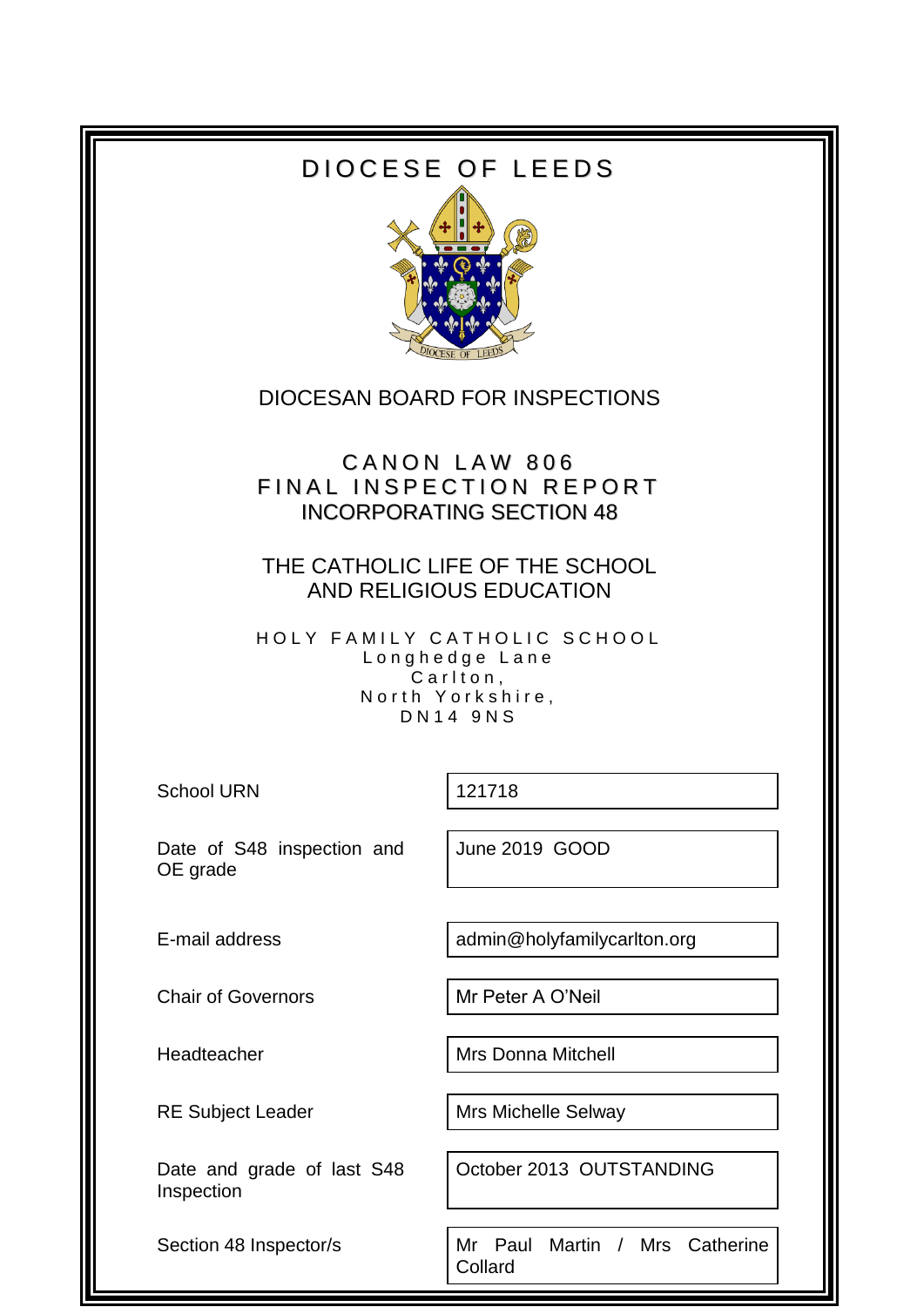### **INSPECTION JUDGEMENTS**

**Inspection Grades: 1 is Outstanding, 2 is Good, 3 Requires improvement in order to be good, 4 is Inadequate**

**OVERALL EFFECTIVENESS:** how effective is the school in providing Catholic Education.

*The above judgement on overall effectiveness is based on all the available evidence following the evaluation of:*

### **CATHOLIC LIFE 1**

#### **RELIGIOUS EDUCATION 2**

#### **COLLECTIVE WORSHIP 2**

#### **Summary of key findings:**

### **This is Good school**

- The Catholic Life of this school is outstanding. The majority of pupils participate in the Catholic Life of the school with enthusiasm and keen interest, involving themselves in the large range of activities that the school provides. A large number of pupils, more than is normally witnessed, are involved in taking leading roles in promoting the Catholic Life of the school.
- Almost all pupils behave themselves with the majority displaying exemplary behaviour in and around school. They show immense consideration and respect to others, demonstrating ability to love and care for those around them.
- Relationships at all levels and across all areas of the school show respect to one another and a keen sense of belonging to a caring and supportive family.
- The chaplaincy provision is outstanding in supporting and promoting Catholic Life of the school.
- Pupils with a wide range of need are clearly and effectively supported. The work within the subject, pastoral and special needs departments of the school ensures that all pupils are given effective care and support.
- The new headteacher, along with other key staff have worked tirelessly to ensure a smooth transition towards a more stable platform in which to ensure improvements across all areas of the school.
- Leaders at all levels, along with Governors, are deeply committed to the Church's mission in education. There is a great team spirit within the school.
- The progress pupils make in RE over time varies and in some cases has been limited, although interventions are now in place to address this.



**2**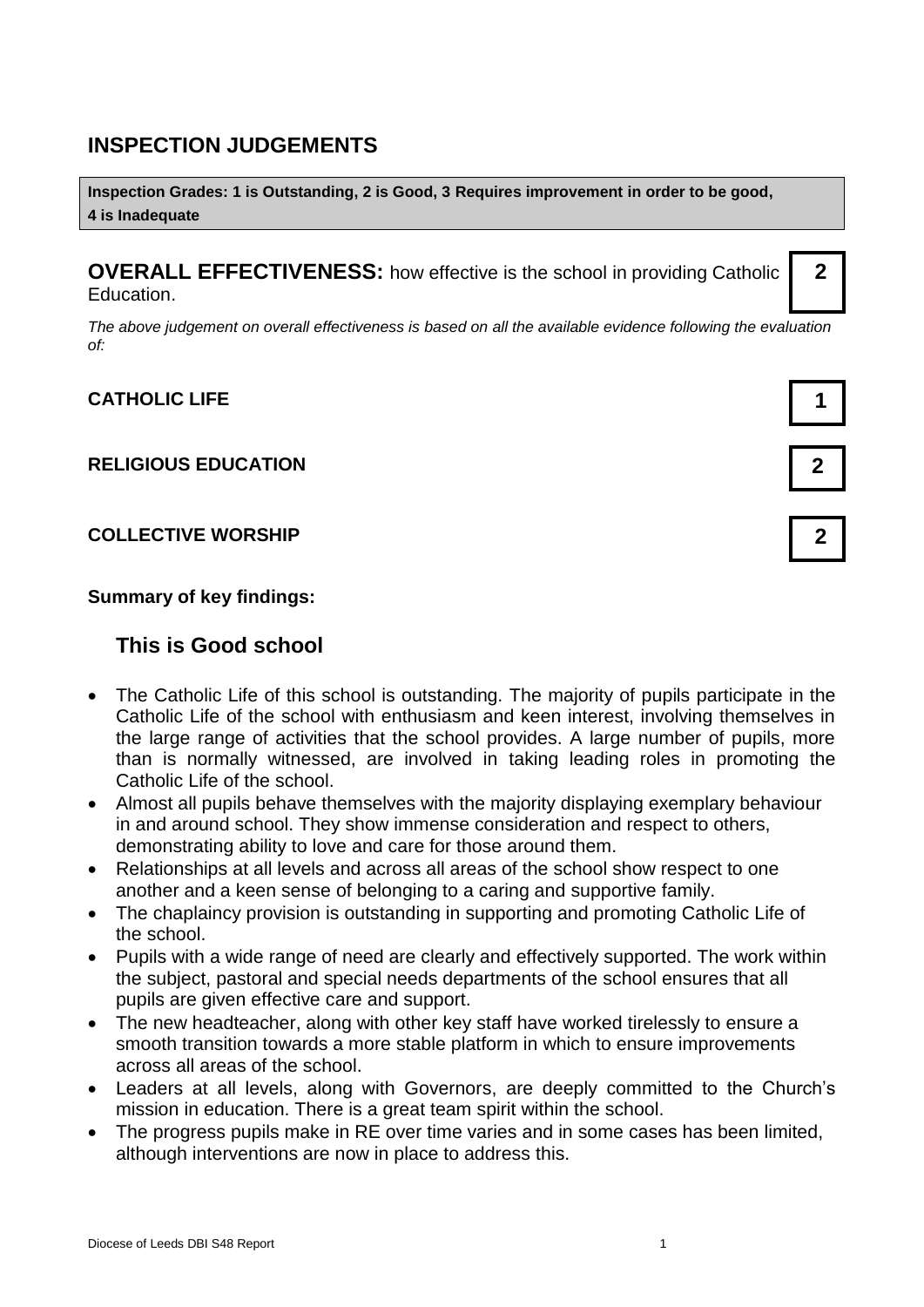- Pupils are engaged in lessons and concentrate well. Most approach their lessons with enthusiasm and behaviour in lessons is good. They are keen to do well and apply themselves diligently in lessons.
- The majority of teaching is securing good progress and learning and teachers have good subject knowledge.
- The school's self-evaluation of the Catholic Life of the school, Religious Education and Collective Worship as detailed within the Diocesan Self Evaluation Document, is accurate and areas for development are clearly identified.
- Collective Worship plays a big part in contributing to pupils' spiritual and moral development. Pupils, Catholic and non-Catholic alike, take part in opportunities to reflect during worship.
- The school's provision of Collective Worship is good and sometimes outstanding. Everyone at the school believes that Collective Worship is fundamental to the life of the school and is at the centre of each day's work.
- The school has fully addressed the recommendations of the previous Section 48 inspection.
- All canonical and statutory requirements are fulfilled.

### **What the school needs to do to improve further.**

Improve outcomes and progress for all pupils in RE at both Key Stages by

- developing a rigorous assessment procedure.
- embedding the new school feedback policy.
- developing further strategies to motivate disadvantaged and male pupils.
- personalising learning activities and building in more opportunities for stretch and challenge.
- developing a range of teaching and learning resources to suit a range of learning styles.

Improve the engagement of all pupils in Collective Worship by developing resources that lead to increasing the opportunities for all pupils to be involved.

#### **Information about this inspection**

The Inspection of Holy Family High School, Carlton, was carried out under the requirements of the Education Act 2005, and in accordance with the Leeds Diocesan Framework and Schedule for Section 48 Inspections approved by the Bishop of Leeds. The inspection reviews and evaluates how effective the school is in providing Catholic education. This process begins with the school's own self-evaluation and the inspection schedule follows the criteria set by the National Board of Religious Inspectors and Advisers (NBRIA 2017).

The inspector reviewed in detail the following aspects:

- The extent to which pupils contribute to and benefit from the Catholic Life of the school
- The quality of provision for the Catholic Life of the school
- How well pupils achieve and enjoy their learning in Religious Education
- The quality of teaching, learning and assessment in Religious Education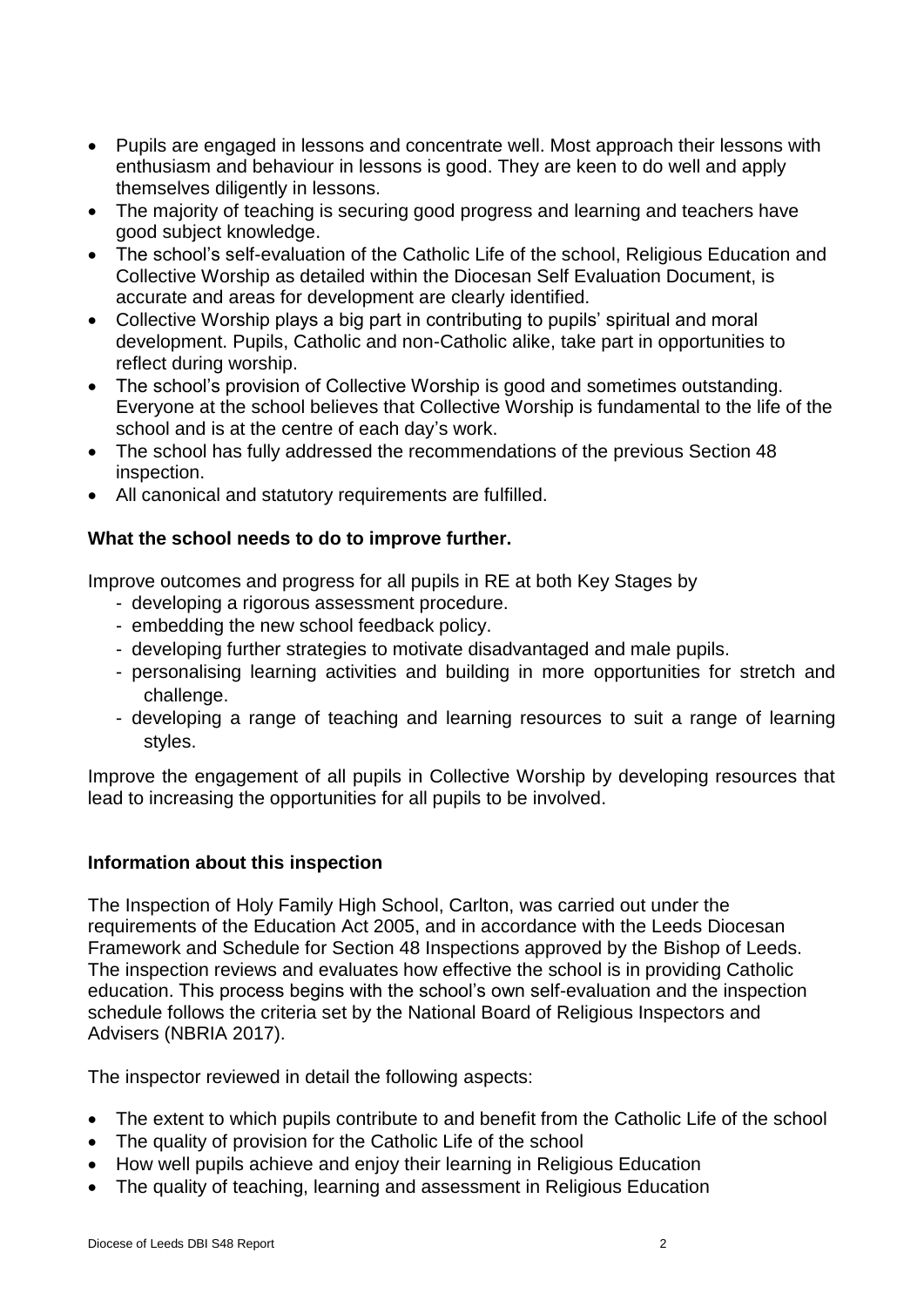- How well pupils respond to and participate in the school's Collective Worship
- The quality of Collective Worship provided by the school
- How well leaders and governors promote, monitor and evaluate the provision for Religious Education, Collective Worship and the Catholic Life of the school

The inspection was carried out by 2 inspectors over 1  $\frac{1}{2}$  day(s):

- Observation of 9 lessons covering all teachers of Religious Education (RE)
- Examination of pupils' written work, teacher assessment and written feedback.

 Meetings with the Headteacher, members of the senior leadership team, RE leader, pastoral leaders, inclusion manager, lay chaplain, chaplain, chaplaincy group, governors, SEN coordinator, data manager, pupils, staff and parents.

 Examination of school and department documentation including school improvement plans, policies, monitoring and evaluation records, planning and assessment files.

Observation of Collective Worship in a Year 10 assembly and in four form groups.

#### **Information about this school**

- Holy Family is an 11-16 secondary high school. It serves 2 Catholic feeder parishes, St Mary's Selby, and St. Joseph and Sacred Heart in Goole and Howden, and their primary schools. There are 473 pupils on role, 35% of whom are Catholic and a similar figure from other Christian faiths.There are 12 f.t.e. teachers, 2.5 in the RE Department, of whom 2 have the CCRS.
- The number of pupils supported by the pupil premium is well below the national average (14%).
- Most pupils are white British, and the proportion of pupils who speak English as an additional language is well below average.
- The proportion of students with a statement of special educational needs, or supported through school action and school action plus is above the national average.
- The school is an Enhanced Mainstream School for high-functioning autistic pupils and also provides support and guidance to other local schools, such as training staff in teaching autistic pupils.
- There have been several changes at senior leadership level, including the current Head of RE, who took up post in June 2018.
- The headteacher has been in post for just over 1 year.

# **Full report - inspection judgements**

# **CATHOLIC LIFE**

### **The Catholic Life of the school is Outstanding**

| The extent to which pupils contribute to and benefit from the Catholic Life of the<br>school. |  |
|-----------------------------------------------------------------------------------------------|--|
| The quality of provision for the Catholic Life of the school                                  |  |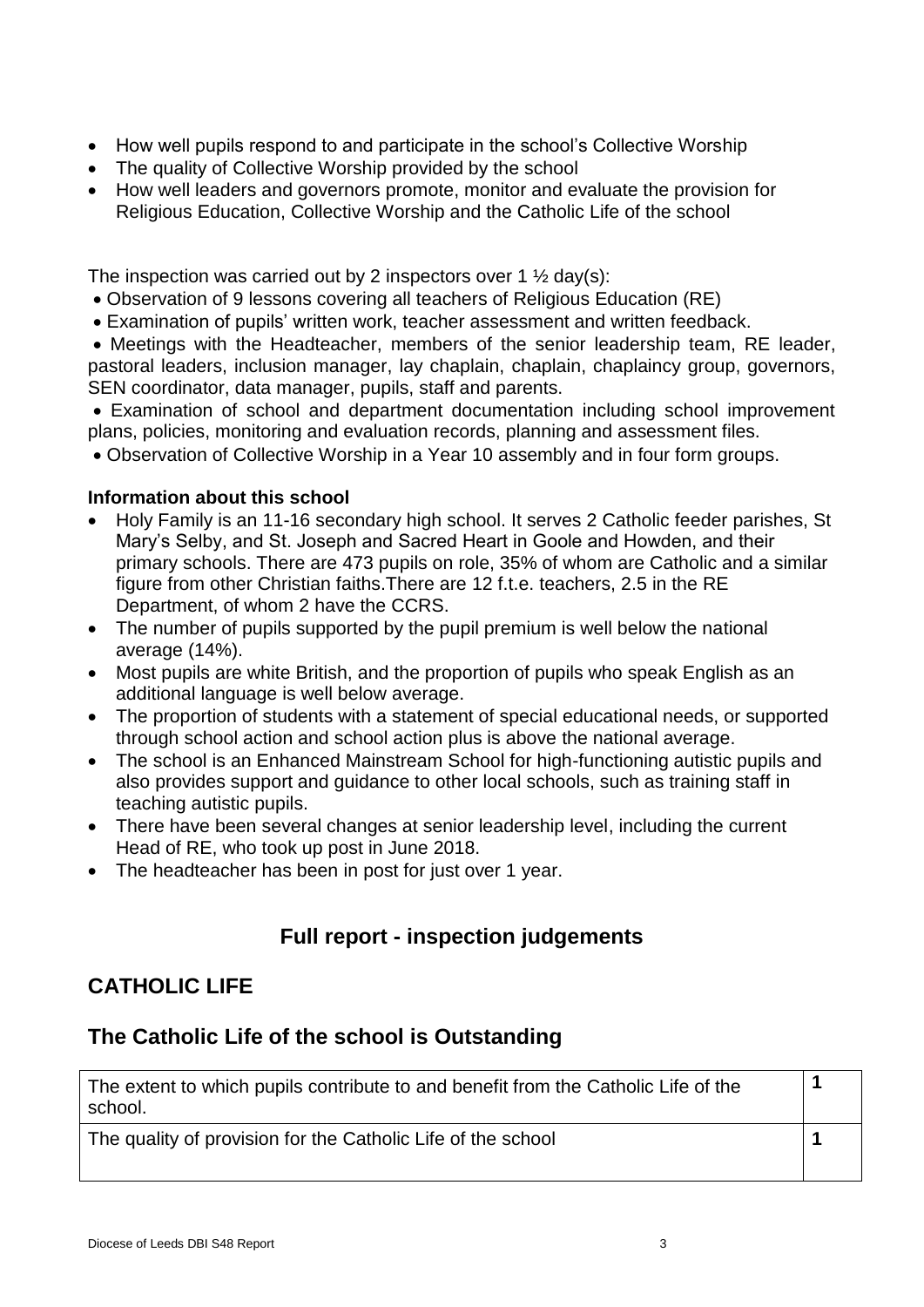- Pupils take great pride in their school and all that it has to offer. The majority of pupils participate in the Catholic Life of the school with enthusiasm and keen interest, involving themselves in the large range of activities that the school provides.
- They have contributed recently to the school's new mission statement and its implementation, in a mature manner, seeking to use the opportunities provided to discover more about the nature of a Catholic school. Pupils across all age groups were involved in reviewing the mission of the school.
- Pupils are keen to respond to opportunities to evaluate the many events and activities that form part of the Catholic Life of the school. They do this through the various channels of communication between pupil and pupil, and between staff and pupils.
- They are aware of their own development spiritually and morally and know that they have a key part in this development as well as using the opportunities school provides to enhance it. Pupils take part enthusiastically in the many opportunities provided to develop their spiritual, moral, physical and social development. They clearly understand that these, along with academic development, contribute to their overall education. Almost all pupils behave themselves with many displaying exemplary behavior in and around school. They show immense consideration and respect to others, demonstrating ability to love and care for those around them.
- A large number of pupils, more than is normally witnessed, are involved in taking leading roles in promoting the Catholic Life of the school. They do this through the various groupings within school and are very aware of the important role they play. Other pupils are fully aware of this role and value the work they do as seen through the various feedback opportunities. The Chaplaincy Group (Angelus/SVP) plays a key role in all aspects of the Catholic Life of the school and is beginning to move towards "pupils leading other pupils". Further opportunities to undertake this will increase pupil involvement still further.
- The recently introduced mission statement clearly articulates the school's mission and is demonstratively owned by all stakeholders of the school. Staff are committed to this and are keen to implement it within their subject areas as well as within the various activities that reflect the Catholic Life and mission of the school. It is a credit to the staff in general, that during a period of frequent change at leadership level, provision and commitment to the Catholic Life of the school remained strong and effective.
- Relationships at all levels and across all areas of the school show respect to one another and a keen sense of belonging to a caring and supportive family. Worship on a daily basis brings the community together as witnessed at a year group assembly.
- High standards of behaviour are expected and all staff work together to ensure a smooth running across the school day. Examples given by staff across the subject departments of the school demonstrate a commitment to the Church's social teaching.
- Parents speak very highly of the school's Catholic ethos and are pleased to recommend the school as a place with a strong Catholic Life provision. They appreciate the efforts that staff make in all areas, in the holistic education of their children.
- The chaplaincy provision is outstanding in supporting and promoting Catholic Life of the school and staff, individually and collectively, play a leading role across all areas.

**1**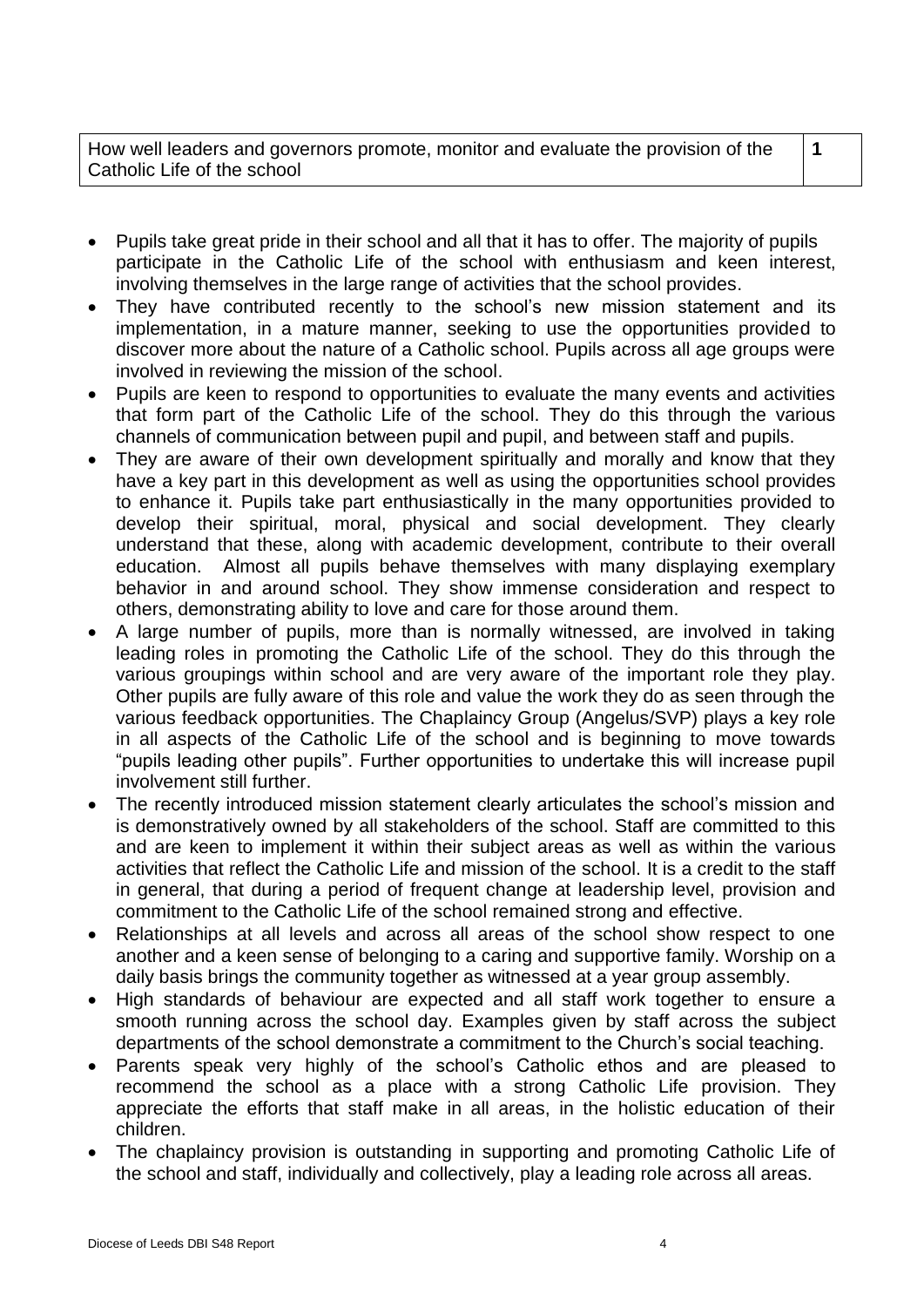- Pupils with a wide range of need are clearly and effectively supported. The work within the SEN base area of the school is well resourced and pupils are involved in a range of activities to support their personal development. These include the Leggo Intervention Initiative and the Communication Café. A variety of techniques, opportunities and courses including The Prince's Trust and ASDAN Awards are used to help develop those who, for example, are in need of a more nurtured programme of education. All pastoral staff work extremely well together to ensure that every pupil is supported and that no one is overlooked. Personal, Social and Health Education(PSHE) along with Relationship and Sex Education(RSE) programmes are well coordinated into the school's timetable and make effective use of visiting speakers and staff expertise.
- The new headteacher, along with other key staff have worked tirelessly to ensure a smooth transition towards a stable platform in which to ensure improvements across all areas of the school. They have undertaken this by ensuring that the new mission statement is a collective and shared vision involving all stakeholders.
- Leaders at all levels, along with Governors, are deeply committed to the Church's mission in education. There is a great team spirit within the school.
- The Catholic Life of the school is in good hands and is clearly at the front of everything the school provides. The Deputy Headteacher, assisted by the lay chaplain and other key personnel from across the school, lead from the front with energy, skill and committment. Frequent training and development of all staff is undertaken across the school year as well as being included in every training day.
- Self evaluation of the Catholic Life of the school is very good, if not outstanding, and is clearly planned for and systematic, and includes the views of all stakeholders. Planned improvements, following analysis, are detailed within the school improvement plans and governors play a leading role in ensuring that the school's high standard of provision is maintained. They are fully committed and skilled in their work, and offer effective challenge and support to the headteacher and other leaders within the school.
- Engagement and involvement of parents is ensured through a range of events and opportunities for feedback regarding their children's education and overall development. Parents speak highly of the range of opportunities that their children have with respect to spiritual development as well as the strong Catholic identity that permeates the school across all areas.
- Although being somewhat at a distance from the central Diocese, the school responds positively to Diocesan policies and promotes the Bishop's vision for the diocese within the school.

# **RELIGIOUS EDUCATION**

# **Religious Education is Good**

| How well pupils achieve and enjoy their learning in Religious Education                                      |  |
|--------------------------------------------------------------------------------------------------------------|--|
| The quality of teaching, learning and assessment in Religious Education                                      |  |
| How well leaders and governors promote, monitor and evaluate the provision for<br><b>Religious Education</b> |  |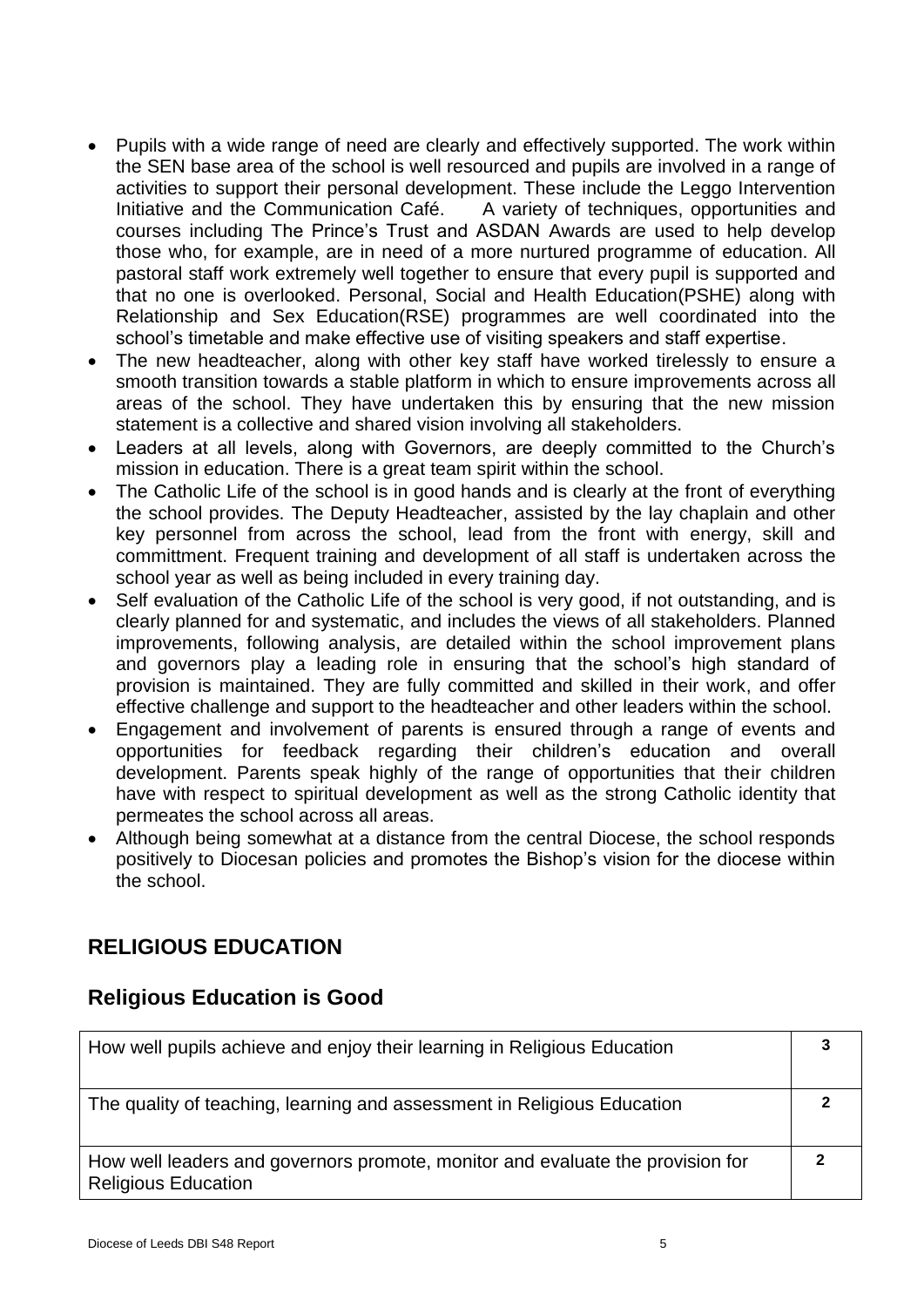- Pupils are articulate in lesson time and make appropriate use of subject specific language in their discussions. They are engaged in lessons and concentrate well. Most approach their lessons with some enthusiasm and behaviour in lessons is good with disruption unusual. Pupils are keen to do well and apply themselves diligently in lessons.
- Some pupils, from their varied starting points, make progress in each key stage. However, most achieve below the diocesan and national average.
- The attainment of 'groups' of pupils indicates that there is a gender gap and a gap between disadvantaged and non-disadvantaged pupils. Girls are outperforming boys in RE. Standards of attainment are below the national and diocesan average for Key Stage 4 and this is a three-year trend.
- The progress pupils make in RE over time varies and in some cases has been limited, although interventions are now in place to address this. The school acknowledges that there needs to be greater intervention with disadvantaged and male pupil groups especially at GCSE where there is a marked difference in attainment between boys and girls.
- There is some evidence that these gaps are closing in Year 10 and Year 9. In Year 10, there is evidence of an increased percentage of pupils forecast to achieve level 4+ and levels 5+ grades in RE. In Year 9, the percentage of pupils forecast to achieve a level 4+ at the end of year 11 has also increased. Leaders must ensure that data collection is quality assured so that leaders can be certain that the internal data forecasts provide an accurate indication of future outcomes.
- Department setting of learning homework will ensure that pupils continue to become familiar with the vocabulary required for the new GCSE specification.
- The quality of pupils' current work should still be an area of focus for the department. Sampling of exercise books at KS3 and KS4 suggests that more work needs to be done to ensure a consistent approach in adhering to the school feedback policy. The department should also formulate a policy to ensure that pupils work is better organised.
- The majority of teaching is securing good progress and learning.
- Homework is not a consistent feature. The school intends to focus on this area in 2019. The department should ensure that they formulate a clear department policy which enables pupils to consolidate their learning.
- Teachers have good subject knowledge but need to apply this knowledge to ensure that the needs of all learners, particularly high attainers, boys and disadvantaged pupils are addressed. This will enable pupils to make better progress over time.
- There is evidence that pupils are beginning to evaluate how well they are achieving but this needs to be done in greater detail. This will contribute to pupils clear understanding of what they are presently achieving and increase their confidence in making further improvements.
- Teachers manage time well to secure learning. The use of questioning is a strength of the department and they use this questioning to adapt explanations.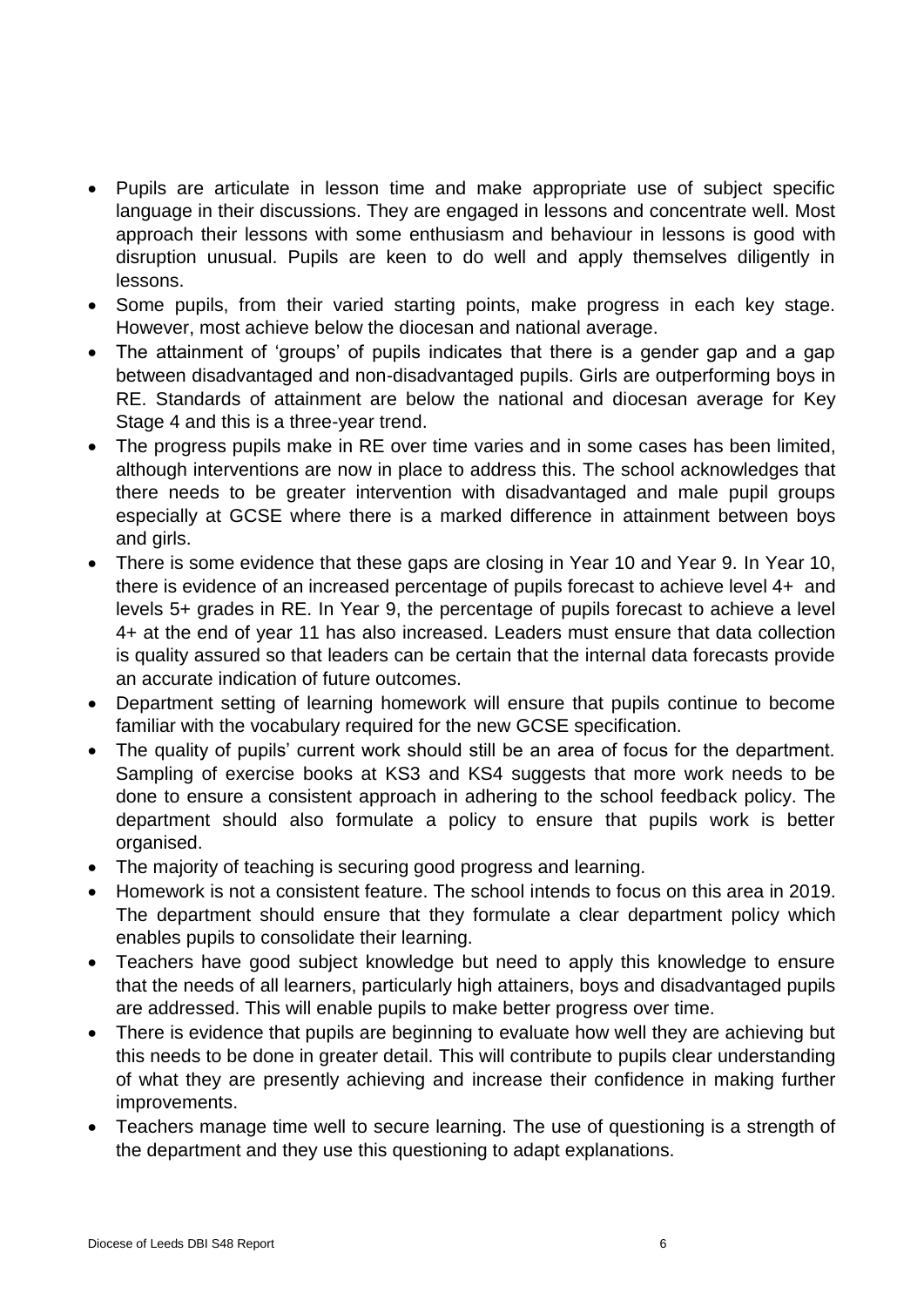- Good resources have been developed for the new KS3 schemes of work (SoW) and GCSE specification: the department have access to common shared resources for each topic. There is collaboration with other diocesan schools. More sharing of good practice and quality resources tailored to the needs of different groups of pupils will enhance teaching and learning across the department.
- Common assessment tasks and the new 9-1 grading system and examination board guidelines provide clear information regarding the grade boundary criteria.
- Common assessment tasks have been written and the inspectors saw evidence of these in lessons and in work scrutiny. Marking of books is generally in line with the school feedback policy. However, in some exercise books students did not fully respond to staff feedback. The department now need to ensure that comments are focussed and that pupils respond in sufficient detail so that they are able to move their learning on.
- Achievements are celebrated through the school's reward system. The department are currently trialling an internal postcard system which they hope to introduce formally next academic year.
- Leaders and governors ensure that the Religious Education curriculum meets the requirements of the Bishops conference in every respect and in each key stage. RE is given 10% curriculum provision. Changes to staffing and operations in the RE department are relatively new and will require time and continued support and challenge from school leaders.
- Leaders are well informed about the developments within the RE department. Their monitoring systems both challenge and support staff and make the best of their talents and abilities. The Head of RE is well supported by senior leaders in the school who are working hard to monitor teaching and assessment.
- At Key Stage 3, a new internally designed curriculum has been developed and implemented and this will be reviewed during the summer term. At Key Stage 4 pupils follow AQA Specification B. Schemes of work are now in place for the new specification. These schemes are detailed but will need reviewing on a continual basis. Most pupils study GCSE, with a small group studying the ASDAN course.
- The curriculum at both key stages raises pupil awareness of other people's faith and culture.
- The school is fully committed to the introduction of the Virtues programme and is considering ways that this can be implemented through the RE, PHSE and RSE curriculum.
- Leaders and governors self-evaluation of Religious Education, as detailed within the Diocesan Self Evaluation Document, is accurate and areas for development are clearly identified. There is frequent monitoring undertaken by the Headteacher and the Teaching and Learning lead.

# **COLLECTIVE WORSHIP**

# **Collective Worship is Good**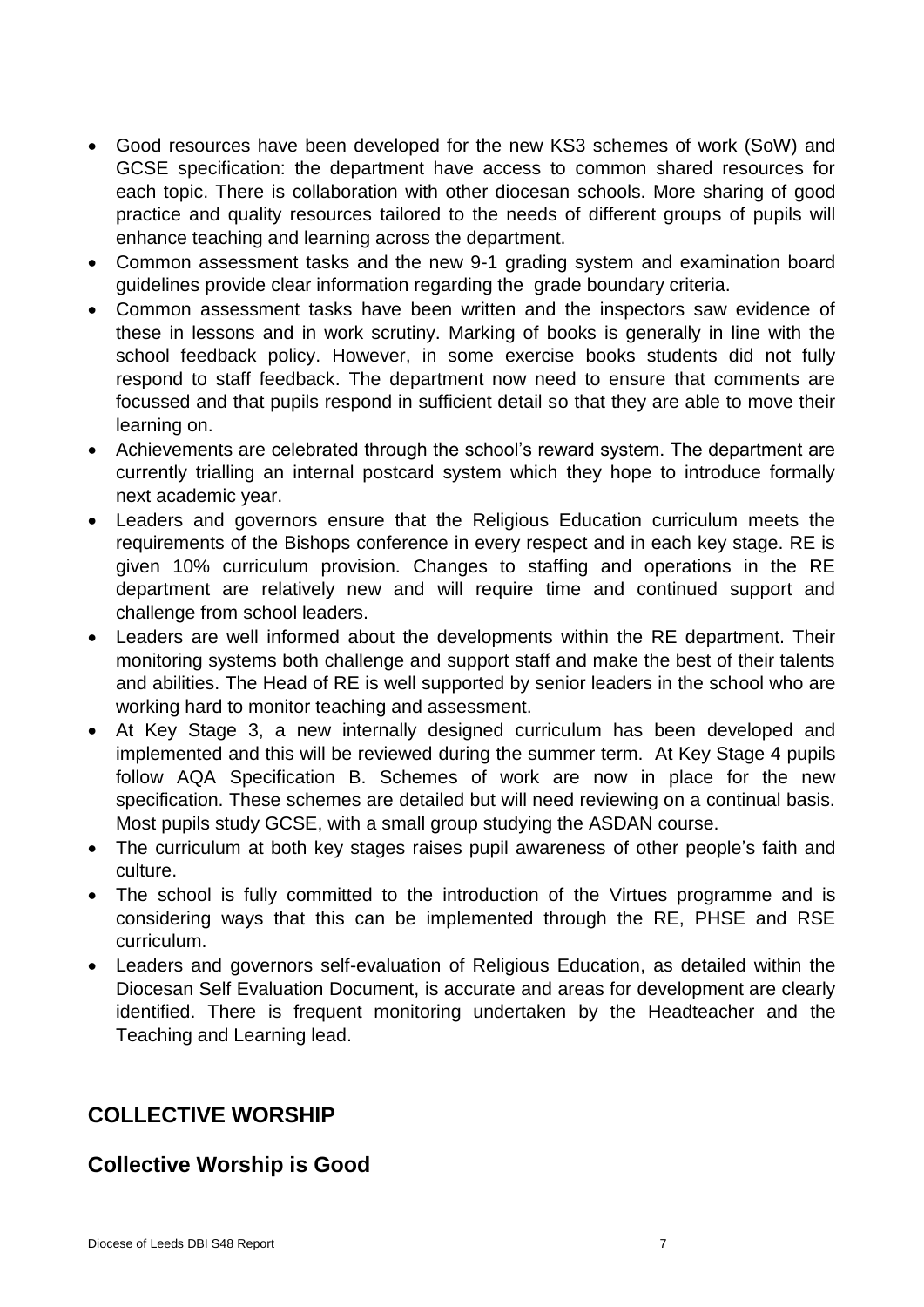| How well pupils respond to and participate in the school's Collective Worship                               |  |
|-------------------------------------------------------------------------------------------------------------|--|
| The quality of provision for Collective Worship                                                             |  |
| How well leaders and governors promote, monitor and evaluate the provision for<br><b>Collective Worship</b> |  |

- Pupils act with reverence and many take part in prayer and worship opportunities with enthusiasm, whether in quiet reflection or in communal prayer. Not all are involved and as a result some are not engaged or enthused by the opportunities given to them. They are however, well behaved and respectful albeit rather passive in their involvement. Leaders need to develop more opportunities for more pupils to be engaged and involved in both larger gatherings and within form group settings.
- A larger number of pupils than is normally witnessed, are involved in the school's chaplaincy group. This group of pupils,The Angelis Group, regularly prepare and lead worship. They do so with confidence, enjoyment and with some independence. They are beginning to develop less reliance on other adults to plan, prepare and lead collective worship. Pupils generally are more engaged when peers plan or lead worship.
- Some pupils have a good understanding of the part scripture, music and religious artefacts can have in offering a range of prayer opportunities. They appreciate the new "sacred space" within each classroom where displays, lighted candle and altar cloths are used to create a more prayerful atmosphere during form time worship.
- Pupils are aware of, and have respect for those of other faiths, both within and beyond school.
- Collective worship plays a big part in contributing to pupils' spiritual and moral development. Pupils, Catholic and non-Catholic alike, take part in opportunities to reflect during worship and they comment on how important this is to them.
- The school's provision of Collective Worship is good and sometimes outstanding. Everyone at the school believes that Collective Worship is fundamental to the life of the school. Structures to ensure that it is of a good and sometimes outstanding quality are firmly in place. Each week at the staff briefing, the Deputy Headteacher models the week's programme of Collective Worship, giving tutors and other staff the opportunity to learn about the theme and its delivery.
- The themes for worship demonstrate a clear understanding of the liturgical seasons and the excellent resources built around "Word, Worship and Mission" are mostly developed and produced by the school's committed lay chaplain. Further work is needed to develop these resources, to enable more pupils to have full access in understanding more clearly the messages contained within. This will lead to a more purposeful engagement by the majority of the pupils and reduce some passive involvement.
- Key Staff lead prayer and are excellent role models. They use a variety of methods and styles of prayer. They are beginning to engage more pupils in leadership of Collective Worship on a more regular basis.
- The school provides many opportunities for parents and other adults to attend liturgical services and these are very well attended.